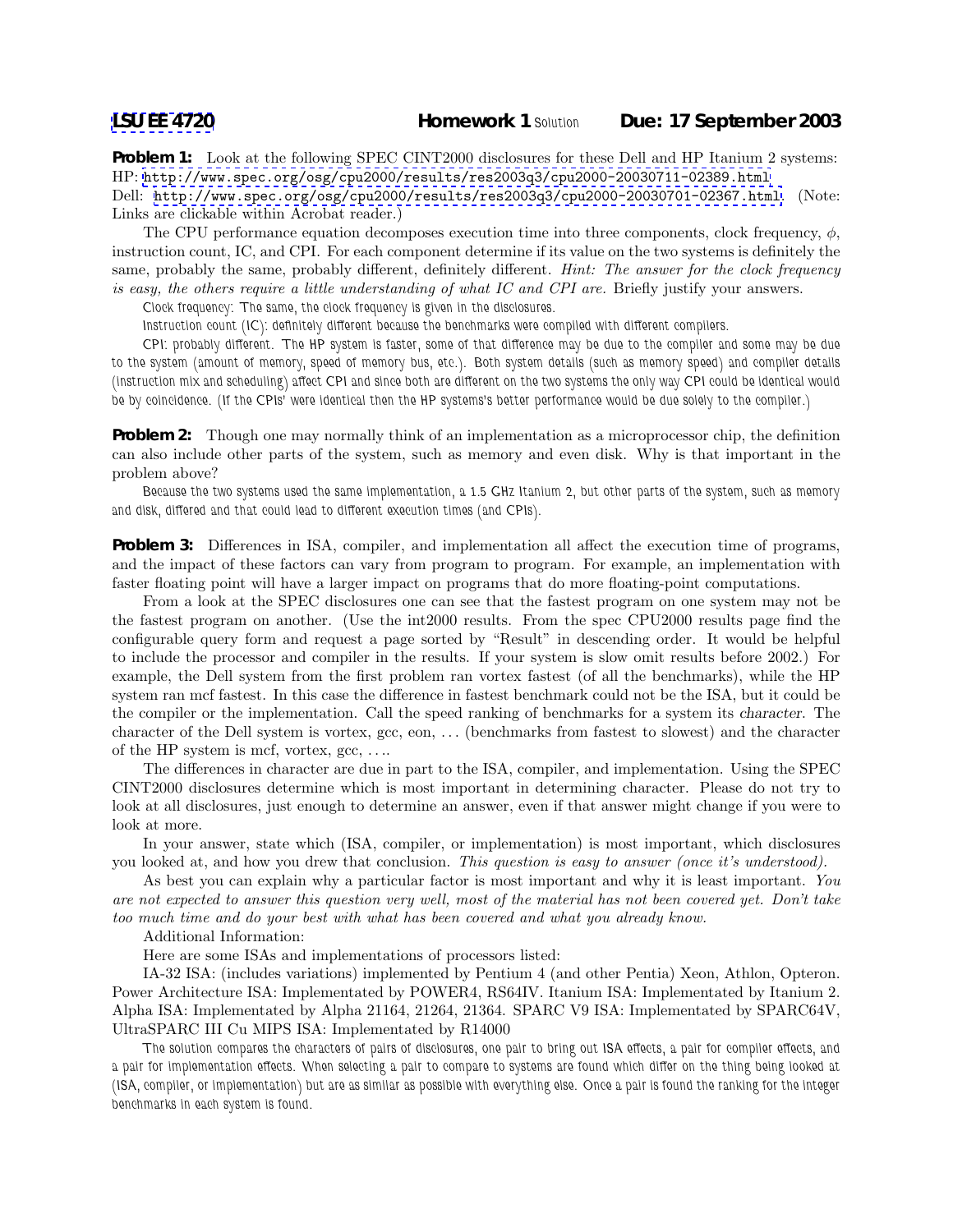*To show how different the character is, the sum of the absolute difference in ranks of the first five programs for one system to the other is found. (This is probably easier then it sounds.) For example, when looking at ISA effects, the ranking of the first three Xeon programs is the same as in the Itanium system. The fourth program for Xeon is ranked 12th for Itanium, so the distance is 8. The fifth Xeon program is ranked eighth in the Itanium system, for a difference of 3. The sum of differences is 11.*

*Note: To draw any real conclusions from this analysis one would need to look at more than three pairs of systems, which is too much work for one homework assignment.*

**ISA Effects.** *Compare two systems with different ISAs but otherwise as similar as possible. One system below implements Itanium 2, the other IA-32. They both use the Intel Intel C/C++ compiler.*

*Dell PowerEdge 3250, Itanium 2:*

```
http://www.spec.org/osg/cpu2000/results/res2003q3/cpu2000-20030701-02367.html.
Intel Xeon (3.06GHz, 533MHz bus)
http://www.spec.org/osg/cpu2000/results/res2003q3/cpu2000-20030630-02338.html
```

```
Program Ranks: (First is fastest.)
Xeon: vortex, gcc, eon, gap, perlbmk, twolf, gzip, crafty, parser, bzip2, vpr, mcf
Itanium: vortex, gcc, eon, mcf, crafty, twolf, bzip2, perlbmk, vpr, gzip, parser, gap
Rank Diffs: 0 0 0 8 3 = 11
```
*The fastest three programs in the two systems (above) are the same, but the order of the other programs is very different.*

**Compiler affects:** *Look at two systems with the same implementations (and of course the same ISA), but different compilers. A possible pair are the two systems used in Problem 2 (the difference in memory and IO are still there, systems with identical hardware would be better, but even so there would be differences due to the operating system).*

*Both systems use the same implementation of Itanium, Itanium 2. Differences: compiler, also operating system and hardware (other than Itanium 2). (In a better comparison the same operating system would be used. However it seems that for most (maybe all) systems, only one compiler is used for a particular operating system [gcc for Linux, Intel for Windows, etc] ).*

| Top programs on HP (Unix): mcf, vortex, gcc, eon, twolf |  |                                      |              |                         |  |  |  |
|---------------------------------------------------------|--|--------------------------------------|--------------|-------------------------|--|--|--|
| Top programs on Dell:                                   |  | vortex, gcc, eon, mcf, crafty, twolf |              |                         |  |  |  |
| Rank Differences:                                       |  | - 3 - 3                              | $\mathbf{1}$ | $1 \quad 3 \quad 1 = 9$ |  |  |  |

**Implementation Effects.** *Compare two systems with the same ISA but different implementations. Two implementations from the same manufacturer may be similar, but one can be pretty certain that Intel's lawyers made sure the AMD Athlon had little in common with Intel's Xeon (similar to the Pentium). Therefore, will compare Xeon and Athlon.*

*AMD Athlon FX-51, 2.2 GHz,*

```
http://www.spec.org/osg/cpu2000/results/res2003q3/cpu2000-20030908-02472.html
Intel Xeon (3.06GHz, 533MHz bus)
```
<http://www.spec.org/osg/cpu2000/results/res2003q3/cpu2000-20030630-02338.html>

*Common IA-32 ISA (with small variations), Intel C/C++ 7.0 compiler (and libraries). Differences: Implementation. (The Athlon FX actually implements a 64-bit extension of IA-32, however it's unlikely that the Intel compiler is emitting any AMD 64-bit instructions.)*

Top programs on Athlon: vortex, eon, twolf, gcc, perlbmk Top programs on Xeon: vortex, gcc, eon, gap, perlbmk, twolf, gzip Distance: 0  $1 \t3 \t2 \t0 = 6$ 

*Using just this data, it would appear that ISA is most important for character, followed by compiler, then implementation. As stated before, there are way too few data points to draw any real conclusion.*